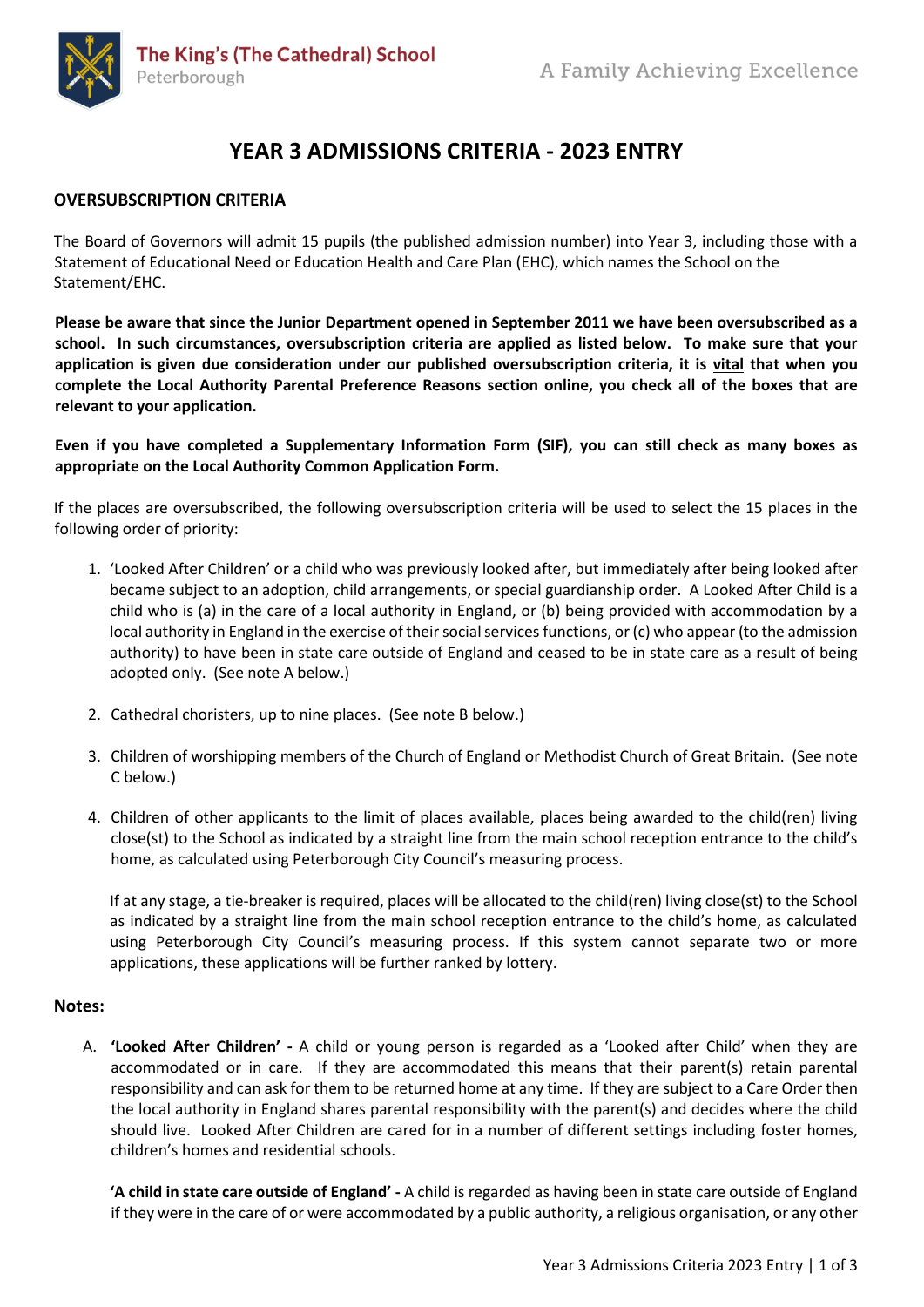provider of care whose sole or main purpose is to benefit society, but ceased to be so as a result of being adopted only.

- B. In relation to Criteria 2, places will be open to boy and girl choristers. Children of parents/carers applying under this category must have already had a successful voice trial with the Peterborough Cathedral Director of Music and must be Cathedral Choristers upon entry into The King's (The Cathedral) School.
- C. **Children of worshipping members of the Church of England and Methodist Church of Great Britain: (These applications must be accompanied by a Year 3 Supporting Information Form (SIF), which is available from the School).**

**In the event that during the period specified for attendance at worship the church has been closed for public worship and has not provided alternative premises for that worship, the requirements of these arrangements in relation to attendance will only apply to the period when the church or alternative premises have been available for public worship.**

Children of Worshipping Members of the Church of England and Methodist Church of Great Britain are defined as those who score above zero on the School's scoring system as described below as the "Marking Process".

In relation to Criteria 3, the Supplementary Information Form (SIF) will need to be signed by a Church of England Priest or by a Methodist Minister, or if a Priest or Minister is unavailable during an interregnum, a Church Warden or Church Leader. Evidence of worship from the Priest, Minister or Leader of the religious community concerned, must be submitted on the SIF. The information should define the worship pattern of the applicant (the parent/carer), who lives at the child's home address, in terms of frequency and duration.

The information on the SIF should cover your **whole** attendance record and **current** pattern of worship for the last eight years, or more. If you have worshipped at different churches during the last eight years, or more, a separate SIF from previous parish(es) must be submitted. Where a religious leader has been in post for only a part of the time you have worshipped there, they should state how they are able to confirm your attendance for the whole period. Please note that the **maximum** number of marks available for Period of Attendance at Worship is 9.

| <b>Frequency of Attendance at Worship</b> | <b>Marks</b> |
|-------------------------------------------|--------------|
| More than weekly throughout the year      |              |
| Four/Five times per month                 |              |
| Three times per month                     | з            |
| Fortnightly                               |              |
| Monthly                                   |              |
| Major Festivals only                      | 0.5          |
|                                           |              |

### **Criteria 3 Marking Process**

| <b>Period of Attendance at Worship</b> | <b>Marks</b> |
|----------------------------------------|--------------|
| Greater than 8 years                   | 9            |
| Between 7 and 8 years                  | 8            |
| Between 6 and 7 years                  |              |
| Between 5 and 6 years                  | 6            |
| Between 4 and 5 years                  | 5            |
| Between 3 and 4 years                  |              |
| Between 2 and 3 years                  | 3            |
| Between 1 and 2 years                  | 2            |
| Less than 1 year                       |              |